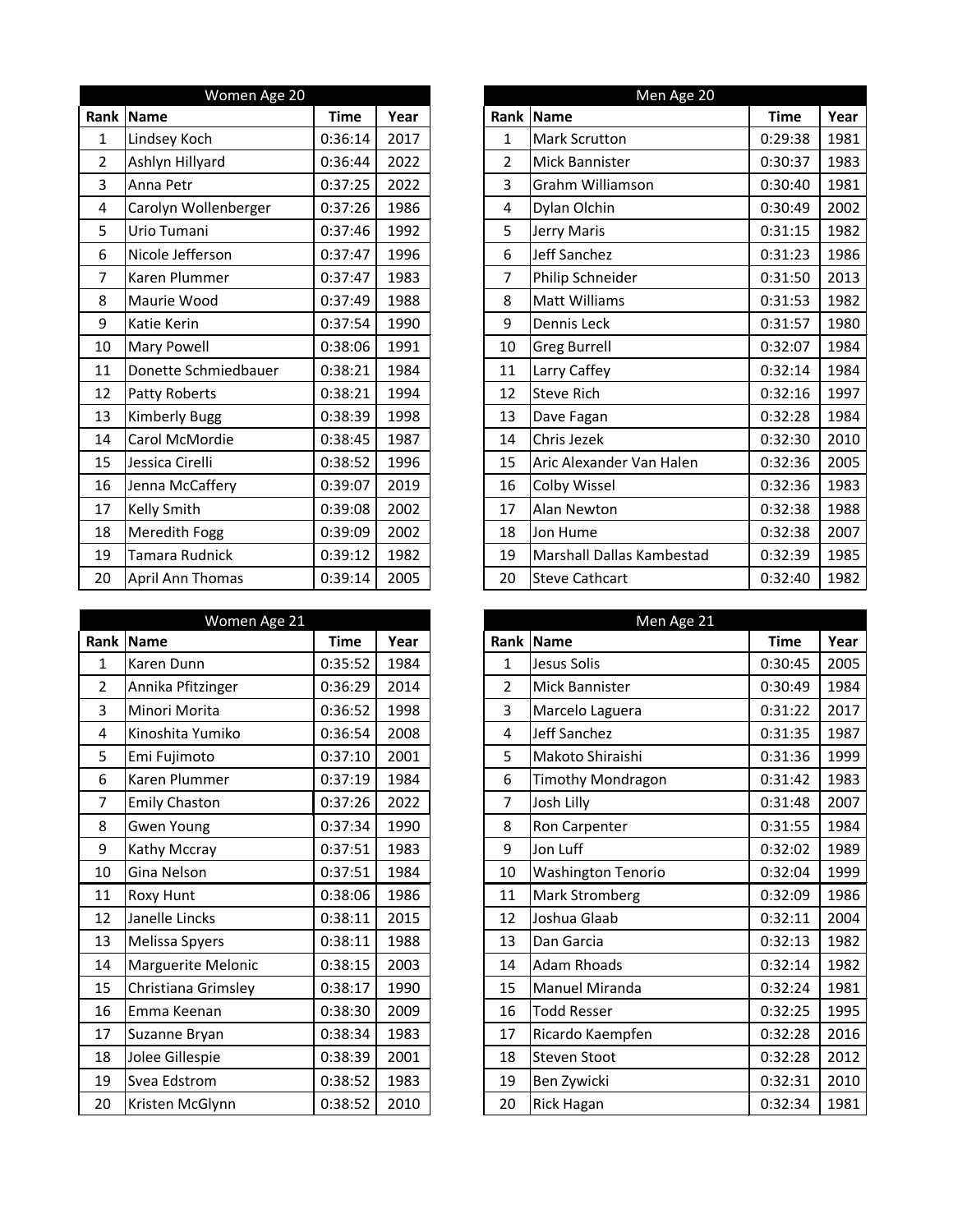|                | Women Age 22           |             |      |  |  |  |  |  |  |  |
|----------------|------------------------|-------------|------|--|--|--|--|--|--|--|
| Rank           | <b>Name</b>            | <b>Time</b> | Year |  |  |  |  |  |  |  |
| 1              | Mary Shea              | 0:35:26     | 1983 |  |  |  |  |  |  |  |
| $\overline{2}$ | <b>Gwen Young</b>      | 0:35:42     | 1991 |  |  |  |  |  |  |  |
| 3              | Sophie Seward          | 0:35:59     | 2019 |  |  |  |  |  |  |  |
| 4              | Kinoshita Yumiko       | 0:36:32     | 2009 |  |  |  |  |  |  |  |
| 5              | Robin Wolfe            | 0:36:36     | 1983 |  |  |  |  |  |  |  |
| 6              | Sarah Piccolo          | 0:36:40     | 1998 |  |  |  |  |  |  |  |
| $\overline{7}$ | Erin Marston           | 0:36:44     | 2008 |  |  |  |  |  |  |  |
| 8              | Lauren Neuboren        | 0:37:07     | 2022 |  |  |  |  |  |  |  |
| 9              | Tara Richardson        | 0:37:37     | 2014 |  |  |  |  |  |  |  |
| 10             | Grace Morgan           | 0:37:39     | 2018 |  |  |  |  |  |  |  |
| 11             | Isabelle Kennedy       | 0:37:40     | 2019 |  |  |  |  |  |  |  |
| 12             | Jayne Sims             | 0:37:46     | 1983 |  |  |  |  |  |  |  |
| 13             | Misato Tomoeda         | 0:37:47     | 2012 |  |  |  |  |  |  |  |
| 14             | Jeanni Seymour         | 0:37:49     | 2014 |  |  |  |  |  |  |  |
| 15             | Emma Keenan            | 0:37:50     | 2010 |  |  |  |  |  |  |  |
| 16             | Tumaini Urio           | 0:37:54     | 1993 |  |  |  |  |  |  |  |
| 17             | Daniele Julie Riendeau | 0:37:56     | 2008 |  |  |  |  |  |  |  |
| 18             | <b>Ellie Salthouse</b> | 0:38:05     | 2015 |  |  |  |  |  |  |  |
| 19             | Martha Grinnell        | 0:38:05     | 1989 |  |  |  |  |  |  |  |
| 20             | <b>Tammy Rudnick</b>   | 0:38:09     | 1984 |  |  |  |  |  |  |  |

|                | Women Age 23            |             |      |                | Men Age 23              |
|----------------|-------------------------|-------------|------|----------------|-------------------------|
|                | <b>Rank Name</b>        | <b>Time</b> | Year | Rank           | <b>Name</b>             |
| $\mathbf 1$    | <b>Ellen Hart</b>       | 0:34:54     | 1981 | 1              | <b>Mark Scrutton</b>    |
| $\overline{2}$ | Junko Akagi             | 0:34:58     | 1999 | $\overline{2}$ | Gabriel Kamu            |
| 3              | AI Sugihara             | 0:35:27     | 1999 | 3              | Jesus Herrera           |
| 4              | Danielle Korb           | 0:35:32     | 2008 | 4              | Gimgon Kigen            |
| 5              | Gretchen Stermitz       | 0:35:38     | 1982 | 5              | Zak Carie               |
| 6              | Kara Lubieniecki        | 0:35:46     | 2012 | 6              | Simeon Kigen            |
| 7              | Eliza Alexander         | 0:35:48     | 1999 | $\overline{7}$ | Pat Porter              |
| 8              | Robin Wolfe             | 0:35:55     | 1984 | 8              | <b>Adrian Leek</b>      |
| 9              | Cleo Whiting            | 0:36:14     | 2018 | 9              | Luis Barreto            |
| 10             | Rieko Shimizu           | 0:36:16     | 2006 | 10             | David Gordon            |
| 11             | Clarissa Whiting        | 0:36:18     | 2018 | 11             | Josh Eberly             |
| 12             | <b>Gwen Young</b>       | 0:36:30     | 1992 | 12             | Dennis Leck             |
| 13             | SarahTherese Shepard    | 0:36:38     | 2008 | 13             | Jeremy Freed            |
| 14             | Lauren Offerman         | 0:36:44     | 2022 | 14             | Gary Crossan            |
| 15             | Emma Keenan             | 0:36:46     | 2011 | 15             | <b>Alexander Monroe</b> |
| 16             | Carrie Verdon           | 0:36:47     | 2017 | 16             | Jeff Smith              |
| 17             | Rachel Gioscia          | 0:36:50     | 2010 | 17             | Jerry Maris             |
| 18             | Susie Bush              | 0:36:55     | 2007 | 18             | Ronnie Archuleta        |
| 19             | Megumi Takeuchi         | 0:37:09     | 2006 | 19             | Joe Sheely              |
| 20             | <b>Bailey Kowalczyk</b> | 0:37:16     | 2019 | 20             | Miguel Tibabuiza        |

|                | Women Age 22           |             |      |                | Men Age 22              |             |      |
|----------------|------------------------|-------------|------|----------------|-------------------------|-------------|------|
| Rank           | Name                   | <b>Time</b> | Year |                | Rank Name               | <b>Time</b> | Year |
| 1              | Mary Shea              | 0:35:26     | 1983 | $\mathbf{1}$   | Paul Davies-Hale        | 0:29:06     | 1985 |
| $\overline{2}$ | <b>Gwen Young</b>      | 0:35:42     | 1991 | $\overline{2}$ | <b>Brian Medigovich</b> | 0:30:14     | 2010 |
| 3              | Sophie Seward          | 0:35:59     | 2019 | 3              | <b>Mark Mesler</b>      | 0:30:24     | 1983 |
| 4              | Kinoshita Yumiko       | 0:36:32     | 2009 | $\overline{4}$ | David Uhlrich           | 0:30:51     | 1985 |
| 5              | Robin Wolfe            | 0:36:36     | 1983 | 5              | John Esquibel           | 0:30:53     | 1982 |
| 6              | Sarah Piccolo          | 0:36:40     | 1998 | 6              | <b>Hillary Chesire</b>  | 0:31:14     | 2014 |
| 7              | <b>Erin Marston</b>    | 0:36:44     | 2008 | 7              | <b>Riley Coates</b>     | 0:31:15     | 2015 |
| 8              | Lauren Neuboren        | 0:37:07     | 2022 | 8              | <b>Mohamed Trafet</b>   | 0:31:16     | 2007 |
| 9              | Tara Richardson        | 0:37:37     | 2014 | 9              | <b>Bob Brennand</b>     | 0:31:28     | 1984 |
| 10             | <b>Grace Morgan</b>    | 0:37:39     | 2018 | 10             | John Hunsaker           | 0:31:28     | 1979 |
| 11             | Isabelle Kennedy       | 0:37:40     | 2019 | 11             | Dave Magness            | 0:31:32     | 1981 |
| 12             | Jayne Sims             | 0:37:46     | 1983 | 12             | <b>Brock Dykema</b>     | 0:31:36     | 2022 |
| 13             | Misato Tomoeda         | 0:37:47     | 2012 | 13             | Tim Mondragon           | 0:31:37     | 1984 |
| 14             | Jeanni Seymour         | 0:37:49     | 2014 | 14             | Orly Waller             | 0:31:41     | 1984 |
| 15             | Emma Keenan            | 0:37:50     | 2010 | 15             | <b>Mashed Potato</b>    | 0:31:46     | 1992 |
| 16             | Tumaini Urio           | 0:37:54     | 1993 | 16             | <b>Todd Bruckner</b>    | 0:31:49     | 1995 |
| 17             | Daniele Julie Riendeau | 0:37:56     | 2008 | 17             | <b>Todd Wienke</b>      | 0:31:50     | 1987 |
| 18             | <b>Ellie Salthouse</b> | 0:38:05     | 2015 | 18             | Matt Tebo               | 0:31:52     | 2011 |
| 19             | Martha Grinnell        | 0:38:05     | 1989 | 19             | <b>Connor Weaver</b>    | 0:31:54     | 2018 |
| 20             | <b>Tammy Rudnick</b>   | 0:38:09     | 1984 | 20             | Joshua Glaab            | 0:31:56     | 2005 |

|                | Women Age 23            |             |      |                | Men Age 23           |             |      |
|----------------|-------------------------|-------------|------|----------------|----------------------|-------------|------|
| Rank           | Name                    | <b>Time</b> | Year | Rank           | Name                 | <b>Time</b> | Year |
| 1              | Ellen Hart              | 0:34:54     | 1981 | $\mathbf{1}$   | <b>Mark Scrutton</b> | 0:28:51     | 1983 |
| $\overline{2}$ | Junko Akagi             | 0:34:58     | 1999 | $\overline{2}$ | Gabriel Kamu         | 0:29:03     | 1982 |
| 3              | Al Sugihara             | 0:35:27     | 1999 | 3              | Jesus Herrera        | 0:29:18     | 1985 |
| 4              | Danielle Korb           | 0:35:32     | 2008 | 4              | Gimgon Kigen         | 0:29:28     | 1985 |
| 5              | Gretchen Stermitz       | 0:35:38     | 1982 | 5              | Zak Carie            | 0:29:39     | 1984 |
| 6              | Kara Lubieniecki        | 0:35:46     | 2012 | 6              | Simeon Kigen         | 0:29:43     | 1984 |
| 7              | Eliza Alexander         | 0:35:48     | 1999 | $\overline{7}$ | Pat Porter           | 0:29:46     | 1982 |
| 8              | Robin Wolfe             | 0:35:55     | 1984 | 8              | <b>Adrian Leek</b>   | 0:30:02     | 1982 |
| 9              | Cleo Whiting            | 0:36:14     | 2018 | $9\,$          | Luis Barreto         | 0:30:15     | 1983 |
| 10             | Rieko Shimizu           | 0:36:16     | 2006 | 10             | David Gordon         | 0:30:19     | 1983 |
| 11             | Clarissa Whiting        | 0:36:18     | 2018 | 11             | Josh Eberly          | 0:30:21     | 2004 |
| 12             | <b>Gwen Young</b>       | 0:36:30     | 1992 | 12             | <b>Dennis Leck</b>   | 0:30:22     | 1985 |
| 13             | SarahTherese Shepard    | 0:36:38     | 2008 | 13             | Jeremy Freed         | 0:30:28     | 2011 |
| 14             | Lauren Offerman         | 0:36:44     | 2022 | 14             | Gary Crossan         | 0:30:45     | 1982 |
| 15             | Emma Keenan             | 0:36:46     | 2011 | 15             | Alexander Monroe     | 0:31:04     | 2015 |
| 16             | Carrie Verdon           | 0:36:47     | 2017 | 16             | Jeff Smith           | 0:31:06     | 1985 |
| 17             | Rachel Gioscia          | 0:36:50     | 2010 | 17             | Jerry Maris          | 0:31:10     | 1984 |
| 18             | Susie Bush              | 0:36:55     | 2007 | 18             | Ronnie Archuleta     | 0:31:11     | 1987 |
| 19             | Megumi Takeuchi         | 0:37:09     | 2006 | 19             | Joe Sheely           | 0:31:12     | 1982 |
| 20             | <b>Bailey Kowalczyk</b> | 0:37:16     | 2019 | 20             | Miguel Tibabuiza     | 0:31:15     | 1981 |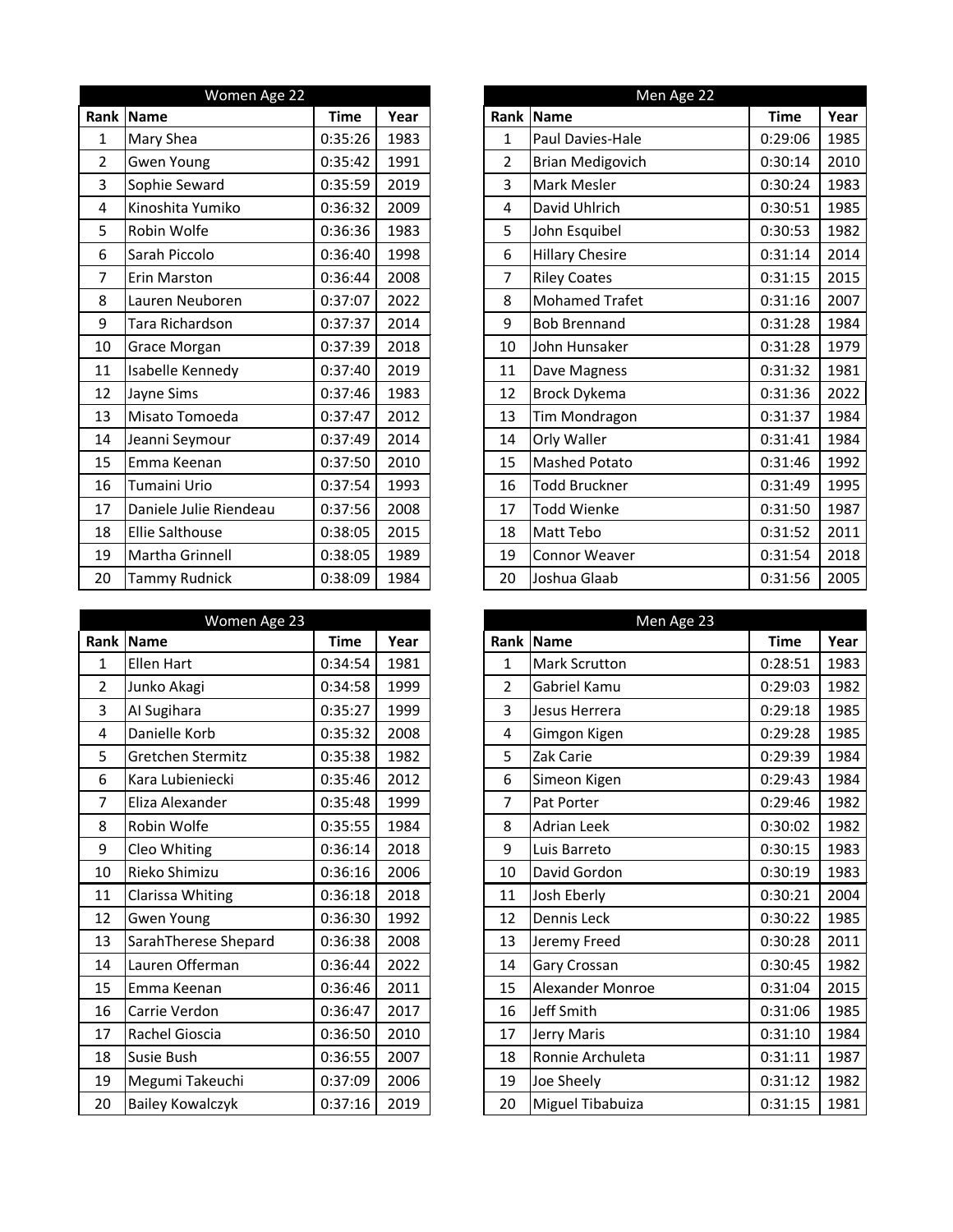|                | Women Age 24         |             |      |  |  |  |  |  |  |  |
|----------------|----------------------|-------------|------|--|--|--|--|--|--|--|
| Rank           | <b>Name</b>          | <b>Time</b> | Year |  |  |  |  |  |  |  |
| $\mathbf{1}$   | <b>Ellen Hart</b>    | 0:34:12     | 1982 |  |  |  |  |  |  |  |
| $\overline{2}$ | Cleo Whiting         | 0:34:32     | 2019 |  |  |  |  |  |  |  |
| 3              | Gail Kingman         | 0:34:37     | 1985 |  |  |  |  |  |  |  |
| 4              | Judi St Hilaire      | 0:34:45     | 1984 |  |  |  |  |  |  |  |
| 5              | Paige Higgins        | 0:34:49     | 2007 |  |  |  |  |  |  |  |
| 6              | Marjorie Kaput       | 0:34:53     | 1983 |  |  |  |  |  |  |  |
| $\overline{7}$ | Letitia Reardon      | 0:34:53     | 1985 |  |  |  |  |  |  |  |
| 8              | Sarah Crouch         | 0:35:11     | 2014 |  |  |  |  |  |  |  |
| 9              | Clarissa Whiting     | 0:35:11     | 2019 |  |  |  |  |  |  |  |
| 10             | Ellie Keyser         | 0:35:13     | 2013 |  |  |  |  |  |  |  |
| 11             | Janis Klecker        | 0:35:30     | 1985 |  |  |  |  |  |  |  |
| 12             | Maor Tiyouri         | 0:35:50     | 2015 |  |  |  |  |  |  |  |
| 13             | Debbie Mueller       | 0:35:56     | 1984 |  |  |  |  |  |  |  |
| 14             | Kara Lubieniecki     | 0:35:59     | 2013 |  |  |  |  |  |  |  |
| 15             | <b>Judy Mccreery</b> | 0:36:00     | 1983 |  |  |  |  |  |  |  |
| 16             | Lucy Cheadle         | 0:36:05     | 2017 |  |  |  |  |  |  |  |
| 17             | Eliza Alexander      | 0:36:09     | 2000 |  |  |  |  |  |  |  |
| 18             | Lauri Sax            | 0:36:16     | 1983 |  |  |  |  |  |  |  |
| 19             | Miho Shibata         | 0:36:18     | 2012 |  |  |  |  |  |  |  |
| 20             | Katie Mcmenamin      | 0:36:52     | 2019 |  |  |  |  |  |  |  |

|                | Women Age 25          |             |      |  |  |  |  |  |  |  |
|----------------|-----------------------|-------------|------|--|--|--|--|--|--|--|
| Rank           | <b>Name</b>           | <b>Time</b> | Year |  |  |  |  |  |  |  |
| 1              | Freya Murray          | 0:34:22     | 2009 |  |  |  |  |  |  |  |
| $\overline{2}$ | <b>Brittni Hutton</b> | 0:34:32     | 2015 |  |  |  |  |  |  |  |
| 3              | <b>Ellen Hart</b>     | 0:34:46     | 1983 |  |  |  |  |  |  |  |
| 4              | Lauren Martin         | 0:34:55     | 2017 |  |  |  |  |  |  |  |
| 5              | Sarah Inglis          | 0:35:22     | 2017 |  |  |  |  |  |  |  |
| 6              | Mikie Takanaka        | 0:35:23     | 2006 |  |  |  |  |  |  |  |
| 7              | Elizabeth Weiler      | 0:35:45     | 2019 |  |  |  |  |  |  |  |
| 8              | Kristen Arendt        | 0:35:49     | 2014 |  |  |  |  |  |  |  |
| 9              | Eliza Alexander       | 0:35:56     | 2001 |  |  |  |  |  |  |  |
| 10             | Janice Ettle          | 0:36:05     | 1984 |  |  |  |  |  |  |  |
| 11             | Sophie Seward         | 0:36:05     | 2022 |  |  |  |  |  |  |  |
| 12             | Marjorie Kaput        | 0:36:08     | 1984 |  |  |  |  |  |  |  |
| 13             | Akane Mutazaki        | 0:36:09     | 2011 |  |  |  |  |  |  |  |
| 14             | Carrie Verdon         | 0:36:13     | 2019 |  |  |  |  |  |  |  |
| 15             | <b>Judy McCreery</b>  | 0:36:21     | 1984 |  |  |  |  |  |  |  |
| 16             | Samantha Diaz         | 0:36:25     | 2017 |  |  |  |  |  |  |  |
| 17             | <b>Cassie Slade</b>   | 0:36:28     | 2009 |  |  |  |  |  |  |  |
| 18             | Malika Mejdoub        | 0:36:36     | 2007 |  |  |  |  |  |  |  |
| 19             | <b>Bevin Kennelly</b> | 0:36:40     | 2009 |  |  |  |  |  |  |  |
| 20             | Alexa Rogers          | 0:36:41     | 2015 |  |  |  |  |  |  |  |

|                | Women Age 24      |             |      |                | Men Age 24               |             |      |
|----------------|-------------------|-------------|------|----------------|--------------------------|-------------|------|
| Rank           | Name              | <b>Time</b> | Year | Rank           | <b>Name</b>              | <b>Time</b> | Year |
| 1              | <b>Ellen Hart</b> | 0:34:12     | 1982 | $\mathbf{1}$   | <b>Mauricio Gonzales</b> | 0:29:16     | 1985 |
| $\overline{2}$ | Cleo Whiting      | 0:34:32     | 2019 | $\overline{2}$ | Jon Sinclair             | 0:29:23     | 1982 |
| 3              | Gail Kingman      | 0:34:37     | 1985 | 3              | <b>Mark Anderson</b>     | 0:30:03     | 1983 |
| 4              | Judi St Hilaire   | 0:34:45     | 1984 | $\overline{4}$ | Luis Nemer               | 0:30:20     | 1984 |
| 5              | Paige Higgins     | 0:34:49     | 2007 | 5              | Miguel Tibaouiza         | 0:30:21     | 1982 |
| 6              | Marjorie Kaput    | 0:34:53     | 1983 | 6              | Steve Bishop             | 0:30:23     | 1984 |
| 7              | Letitia Reardon   | 0:34:53     | 1985 | 7              | <b>Greg Burrell</b>      | 0:30:31     | 1984 |
| 8              | Sarah Crouch      | 0:35:11     | 2014 | 8              | Casey O'Shea             | 0:30:31     | 1998 |
| 9              | Clarissa Whiting  | 0:35:11     | 2019 | 9              | Mark Conover             | 0:30:37     | 1984 |
| 10             | Ellie Keyser      | 0:35:13     | 2013 | 10             | <b>Stan Mavis</b>        | 0:30:43     | 1979 |
| 11             | Janis Klecker     | 0:35:30     | 1985 | 11             | <b>Chandler Reid</b>     | 0:30:57     | 2019 |
| 12             | Maor Tiyouri      | 0:35:50     | 2015 | 12             | William Mcgrath          | 0:31:02     | 1982 |
| 13             | Debbie Mueller    | 0:35:56     | 1984 | 13             | Nicholas Hirsch          | 0:31:03     | 2007 |
| 14             | Kara Lubieniecki  | 0:35:59     | 2013 | 14             | <b>Riley Coates</b>      | 0:31:05     | 2017 |
| 15             | Judy Mccreery     | 0:36:00     | 1983 | 15             | Ian Butler               | 0:31:07     | 2016 |
| 16             | Lucy Cheadle      | 0:36:05     | 2017 | 16             | <b>Martin Weiss</b>      | 0:31:10     | 2001 |
| 17             | Eliza Alexander   | 0:36:09     | 2000 | 17             | <b>Rick Musgrave</b>     | 0:31:14     | 1980 |
| 18             | Lauri Sax         | 0:36:16     | 1983 | 18             | Gerard Donakowski        | 0:31:15     | 1984 |
| 19             | Miho Shibata      | 0:36:18     | 2012 | 19             | Ryan Hafer               | 0:31:16     | 2010 |
| 20             | Katie Mcmenamin   | 0:36:52     | 2019 | 20             | Curtis Begley Jr         | 0:31:17     | 2012 |

|                | Women Age 25          |             |      |                | Men Age 25              |             |      |
|----------------|-----------------------|-------------|------|----------------|-------------------------|-------------|------|
|                | Rank Name             | <b>Time</b> | Year | Rank           | Name                    | <b>Time</b> | Year |
| 1              | Freya Murray          | 0:34:22     | 2009 | $\mathbf{1}$   | Pat Porter              | 0:29:20     | 1985 |
| $\overline{2}$ | <b>Brittni Hutton</b> | 0:34:32     | 2015 | $\overline{2}$ | <b>Martin Pitayo</b>    | 0:29:32     | 1985 |
| 3              | <b>Ellen Hart</b>     | 0:34:46     | 1983 | 3              | Danny Grimes            | 0:29:42     | 1984 |
| 4              | Lauren Martin         | 0:34:55     | 2017 | $\overline{4}$ | Gabriel Kamau           | 0:29:46     | 1983 |
| 5              | Sarah Inglis          | 0:35:22     | 2017 | 5              | Steve Roch              | 0:30:03     | 1989 |
| 6              | Mikie Takanaka        | 0:35:23     | 2006 | 6              | <b>Ric Rojas</b>        | 0:30:04     | 1981 |
| 7              | Elizabeth Weiler      | 0:35:45     | 2019 | 7              | Jay Hopensenberger      | 0:30:08     | 1984 |
| 8              | Kristen Arendt        | 0:35:49     | 2014 | 8              | Stephen Francis         | 0:30:12     | 1983 |
| 9              | Eliza Alexander       | 0:35:56     | 2001 | 9              | Gary Crossan            | 0:30:21     | 1983 |
| 10             | Janice Ettle          | 0:36:05     | 1984 | 10             | Jon Sinclair            | 0:30:22     | 1981 |
| 11             | Sophie Seward         | 0:36:05     | 2022 | 11             | Paul Pilkington         | 0:30:25     | 1984 |
| 12             | Marjorie Kaput        | 0:36:08     | 1984 | 12             | <b>Bill Mcgrath</b>     | 0:30:33     | 1983 |
| 13             | Akane Mutazaki        | 0:36:09     | 2011 | 13             | Erin Rankin             | 0:30:42     | 1983 |
| 14             | Carrie Verdon         | 0:36:13     | 2019 | 14             | <b>Bob Fink</b>         | 0:30:47     | 1982 |
| 15             | Judy McCreery         | 0:36:21     | 1984 | 15             | <b>Andrew Wacker</b>    | 0:30:56     | 2014 |
| 16             | Samantha Diaz         | 0:36:25     | 2017 | 16             | <b>Tom Duits</b>        | 0:30:57     | 1981 |
| 17             | Cassie Slade          | 0:36:28     | 2009 | 17             | Jeremy Freed            | 0:30:58     | 2013 |
| 18             | Malika Mejdoub        | 0:36:36     | 2007 | 18             | <b>Aaron Carrizales</b> | 0:30:59     | 2003 |
| 19             | <b>Bevin Kennelly</b> | 0:36:40     | 2009 | 19             | Kyle Hefner             | 0:31:06     | 1981 |
| 20             | Alexa Rogers          | 0:36:41     | 2015 | 20             | Ian Butler              | 0:31:07     | 2017 |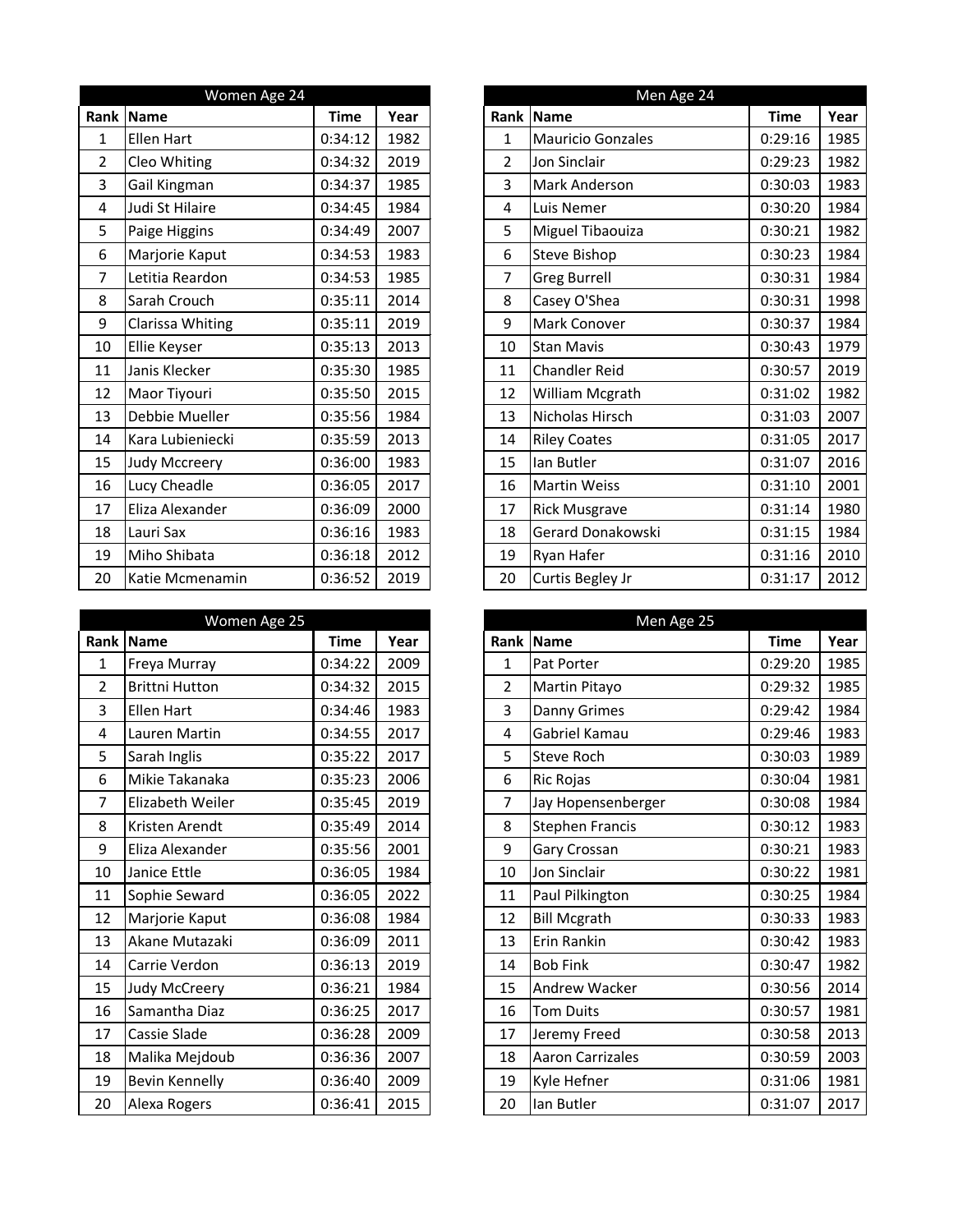| Women Age 26   |                       |             |      |  |  |  |  |  |
|----------------|-----------------------|-------------|------|--|--|--|--|--|
| Rank           | <b>Name</b>           | <b>Time</b> | Year |  |  |  |  |  |
| $\mathbf{1}$   | Anne Audain           | 0:32:38     | 1982 |  |  |  |  |  |
| $\overline{2}$ | Rosa Mota             | 0:34:03     | 1984 |  |  |  |  |  |
| 3              | <b>Ellen Hart</b>     | 0:34:21     | 1984 |  |  |  |  |  |
| 4              | Tuila Toivonen        | 0:34:53     | 1985 |  |  |  |  |  |
| 5              | <b>Molly Grabil</b>   | 0:34:57     | 2019 |  |  |  |  |  |
| 6              | Dorothy Rasmussen     | 0:34:59     | 1985 |  |  |  |  |  |
| $\overline{7}$ | Kristen Fryburg       | 0:35:07     | 2007 |  |  |  |  |  |
| 8              | <b>Cassie Slade</b>   | 0:35:11     | 2010 |  |  |  |  |  |
| 9              | Maor Tiyouri          | 0:35:35     | 2017 |  |  |  |  |  |
| 10             | Judith Ann Mccreery   | 0:35:43     | 1985 |  |  |  |  |  |
| 11             | <b>Barbara Moore</b>  | 0:35:56     | 1984 |  |  |  |  |  |
| 12             | <b>Bevin Kennelly</b> | 0:36:02     | 2010 |  |  |  |  |  |
| 13             | Maggie Callahan       | 0:36:04     | 2015 |  |  |  |  |  |
| 14             | Yoshida Kaori         | 0:36:05     | 2008 |  |  |  |  |  |
| 15             | Rachel Gioscia-Ryan   | 0:36:07     | 2013 |  |  |  |  |  |
| 16             | Erin McLaughlin       | 0:36:19     | 2022 |  |  |  |  |  |
| 17             | Veronica Haskell      | 0:36:22     | 1993 |  |  |  |  |  |
| 18             | Faith Byrum           | 0:36:31     | 2000 |  |  |  |  |  |
| 19             | Lize Brittin          | 0:36:31     | 1993 |  |  |  |  |  |
| 20             | <b>Candas Weise</b>   | 0:36:44     | 1983 |  |  |  |  |  |

| Women Age 27      |                     |             |      |  |                | Men Age 27                    |
|-------------------|---------------------|-------------|------|--|----------------|-------------------------------|
| Rank <sup>I</sup> | <b>Name</b>         | <b>Time</b> | Year |  | <b>Rank</b>    | <b>Name</b>                   |
| $\mathbf 1$       | Rosa Mota           | 0:33:59     | 1985 |  | 1              | Herb Lindsay                  |
| $\overline{2}$    | Hisako Inami        | 0:35:04     | 1998 |  | $\overline{2}$ | Ric Rojas                     |
| 3                 | Raquel Sanchez      | 0:36:05     | 1997 |  | 3              | Jose Gomez                    |
| 4                 | Ria Van Landeghem   | 0:36:10     | 1985 |  | 4              | <b>Stan Mavis</b>             |
| 5                 | Maggie Callahan     | 0:36:11     | 2016 |  | 5              | Juan Zetina                   |
| 6                 | Nicole Feest        | 0:36:18     | 2011 |  | 6              | Kennet Kiptoo                 |
| $\overline{7}$    | Emma Keenan         | 0:36:20     | 2015 |  | $\overline{7}$ | John Esquibel                 |
| 8                 | Faith Byrum         | 0:36:21     | 2001 |  | 8              | Martin Froehlich              |
| 9                 | Samantha Diaz       | 0:36:25     | 2019 |  | 9              | lan Butler                    |
| 10                | Natalie Davey       | 0:36:32     | 2000 |  | 10             | Mark Spillsbury               |
| 11                | Nikole Johns        | 0:36:47     | 2002 |  | 11             | Mark Weeks                    |
| 12                | Jeanne Hennessy     | 0:36:59     | 2005 |  | 12             | Erin Rankin                   |
| 13                | Rachel Gioscia-Ryan | 0:37:11     | 2014 |  | 13             | Patrick Rizzo                 |
| 14                | Tara Richardson     | 0:37:17     | 2019 |  | 14             | Jens Borrmann                 |
| 15                | Dawn King           | 0:37:21     | 1991 |  | 15             | Carlos Victorino              |
| 16                | Shannon Payne       | 0:37:24     | 2013 |  | 16             | Kelly Mortenson               |
| 17                | Debbie Maass        | 0:37:27     | 1998 |  | 17             | Profiro Huerta                |
| 18                | Kaye Rehm           | 0:37:35     | 1990 |  | 18             | <b>Austin Garrett Baillie</b> |
| 19                | Hannah Kinseth      | 0:37:37     | 2005 |  | 19             | Nelson Laux                   |
| 20                | Sophie Anders       | 0:37:47     | 2019 |  | 20             | <b>Charles Hillig</b>         |

| Women Age 26   |                       |             |      |                | Men Age 26             |             |      |
|----------------|-----------------------|-------------|------|----------------|------------------------|-------------|------|
| Rank           | Name                  | <b>Time</b> | Year | Rank           | Name                   | <b>Time</b> | Year |
| 1              | Anne Audain           | 0:32:38     | 1982 | $\mathbf{1}$   | Jose Gomez             | 0:29:19     | 1982 |
| $\overline{2}$ | Rosa Mota             | 0:34:03     | 1984 | $\overline{2}$ | <b>Barry Smith</b>     | 0:29:33     | 1982 |
| 3              | <b>Ellen Hart</b>     | 0:34:21     | 1984 | 3              | Kirk Pfeffer           | 0:29:35     | 1983 |
| 4              | Tuila Toivonen        | 0:34:53     | 1985 | $\overline{4}$ | Enrique Aquino         | 0:29:54     | 1982 |
| 5              | <b>Molly Grabil</b>   | 0:34:57     | 2019 | 5              | Don Janicki            | 0:29:59     | 1984 |
| 6              | Dorothy Rasmussen     | 0:34:59     | 1985 | 6              | Dick Le Doux           | 0:30:28     | 1984 |
| 7              | Kristen Fryburg       | 0:35:07     | 2007 | $\overline{7}$ | <b>Herbert Lindsay</b> | 0:30:30     | 1981 |
| 8              | Cassie Slade          | 0:35:11     | 2010 | 8              | Michael Aish           | 0:30:37     | 2003 |
| 9              | Maor Tiyouri          | 0:35:35     | 2017 | 9              | <b>Stan Mavis</b>      | 0:30:37     | 1981 |
| 10             | Judith Ann Mccreery   | 0:35:43     | 1985 | 10             | Erin Rankin            | 0:30:43     | 1982 |
| 11             | <b>Barbara Moore</b>  | 0:35:56     | 1984 | 11             | Danny Grimes           | 0:30:45     | 1985 |
| 12             | <b>Bevin Kennelly</b> | 0:36:02     | 2010 | 12             | Jim Howard             | 0:30:46     | 1985 |
| 13             | Maggie Callahan       | 0:36:04     | 2015 | 13             | <b>Brian Jordon</b>    | 0:30:50     | 1984 |
| 14             | Yoshida Kaori         | 0:36:05     | 2008 | 14             | <b>Nelson Laux</b>     | 0:30:58     | 2005 |
| 15             | Rachel Gioscia-Ryan   | 0:36:07     | 2013 | 15             | Joshua Glaab           | 0:31:01     | 2009 |
| 16             | Erin McLaughlin       | 0:36:19     | 2022 | 16             | Gary Grossan           | 0:31:05     | 1984 |
| 17             | Veronica Haskell      | 0:36:22     | 1993 | 17             | <b>Brad Erickstno</b>  | 0:31:07     | 1985 |
| 18             | Faith Byrum           | 0:36:31     | 2000 | 18             | Kyle Masterson         | 0:31:07     | 2019 |
| 19             | Lize Brittin          | 0:36:31     | 1993 | 19             | <b>Bill Mcgrath</b>    | 0:31:08     | 1984 |
| 20             | <b>Candas Weise</b>   | 0:36:44     | 1983 | 20             | Craig Curley           | 0:31:09     | 2015 |

| Women Age 27   |                     |             |      | Men Age 27     |                               |             |      |
|----------------|---------------------|-------------|------|----------------|-------------------------------|-------------|------|
| Rank           | Name                | <b>Time</b> | Year | <b>Rank</b>    | <b>Name</b>                   | <b>Time</b> | Year |
| 1              | Rosa Mota           | 0:33:59     | 1985 | $\mathbf{1}$   | Herb Lindsay                  | 0:29:03     | 1982 |
| $\overline{2}$ | Hisako Inami        | 0:35:04     | 1998 | $\overline{2}$ | <b>Ric Rojas</b>              | 0:29:43     | 1979 |
| 3              | Raquel Sanchez      | 0:36:05     | 1997 | 3              | Jose Gomez                    | 0:29:56     | 1983 |
| 4              | Ria Van Landeghem   | 0:36:10     | 1985 | 4              | <b>Stan Mavis</b>             | 0:30:09     | 1982 |
| 5              | Maggie Callahan     | 0:36:11     | 2016 | 5              | Juan Zetina                   | 0:30:16     | 1984 |
| 6              | Nicole Feest        | 0:36:18     | 2011 | 6              | Kennet Kiptoo                 | 0:30:24     | 2009 |
| 7              | Emma Keenan         | 0:36:20     | 2015 | $\overline{7}$ | John Esquibel                 | 0:30:30     | 1985 |
| 8              | Faith Byrum         | 0:36:21     | 2001 | 8              | Martin Froehlich              | 0:30:38     | 1985 |
| 9              | Samantha Diaz       | 0:36:25     | 2019 | 9              | Ian Butler                    | 0:30:56     | 2019 |
| 10             | Natalie Davey       | 0:36:32     | 2000 | 10             | <b>Mark Spillsbury</b>        | 0:30:57     | 1982 |
| 11             | Nikole Johns        | 0:36:47     | 2002 | 11             | Mark Weeks                    | 0:31:05     | 1979 |
| 12             | Jeanne Hennessy     | 0:36:59     | 2005 | 12             | Erin Rankin                   | 0:31:05     | 1985 |
| 13             | Rachel Gioscia-Ryan | 0:37:11     | 2014 | 13             | Patrick Rizzo                 | 0:31:09     | 2011 |
| 14             | Tara Richardson     | 0:37:17     | 2019 | 14             | Jens Borrmann                 | 0:31:15     | 2002 |
| 15             | Dawn King           | 0:37:21     | 1991 | 15             | Carlos Victorino              | 0:31:19     | 1982 |
| 16             | Shannon Payne       | 0:37:24     | 2013 | 16             | <b>Kelly Mortenson</b>        | 0:31:24     | 1998 |
| 17             | Debbie Maass        | 0:37:27     | 1998 | 17             | Profiro Huerta                | 0:31:25     | 1982 |
| 18             | Kaye Rehm           | 0:37:35     | 1990 | 18             | <b>Austin Garrett Baillie</b> | 0:31:30     | 2010 |
| 19             | Hannah Kinseth      | 0:37:37     | 2005 | 19             | <b>Nelson Laux</b>            | 0:31:31     | 2006 |
| 20             | Sophie Anders       | 0:37:47     | 2019 | 20             | <b>Charles Hillig</b>         | 0:31:32     | 2013 |